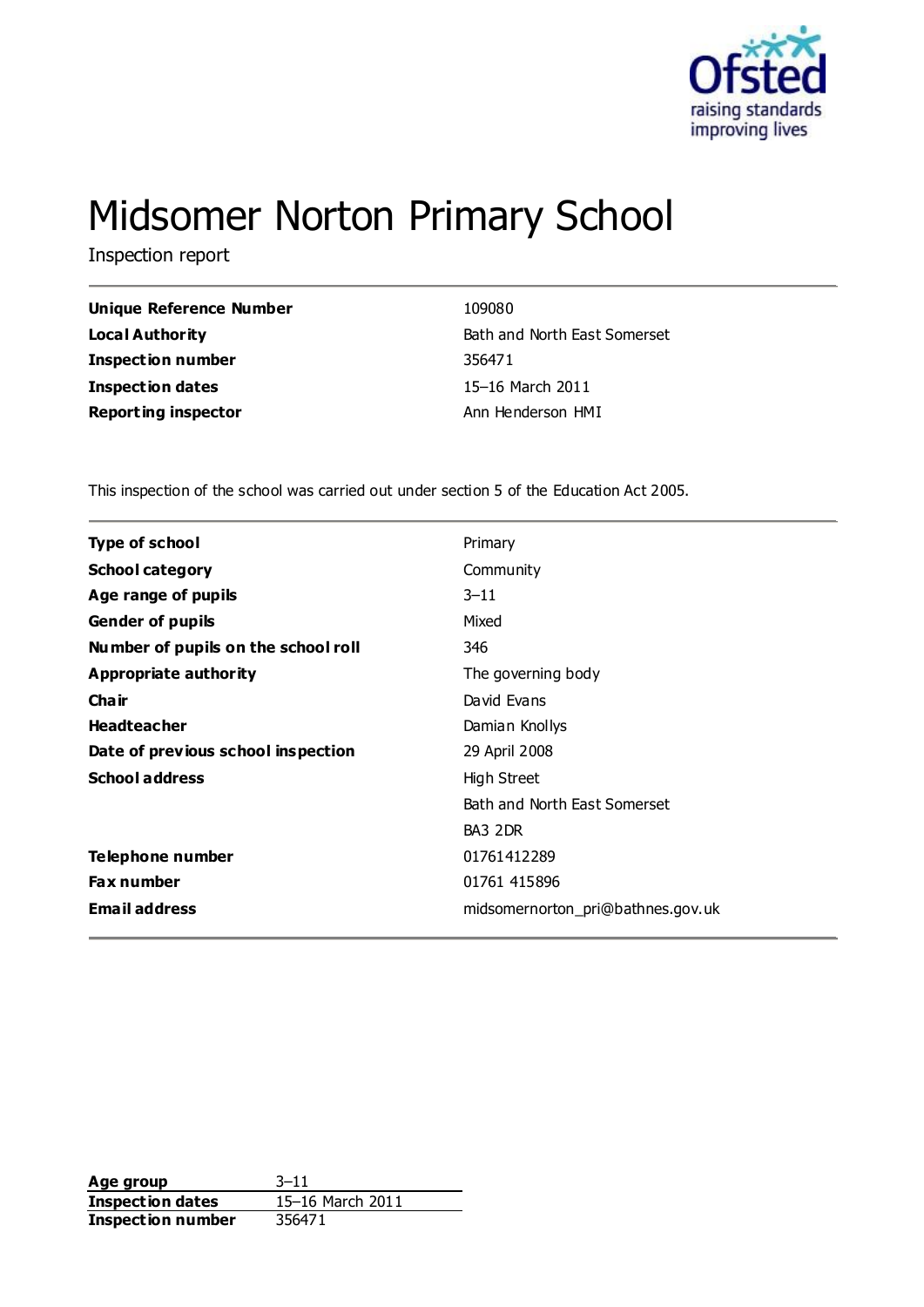The Office for Standards in Education, Children's Services and Skills (Ofsted) regulates and inspects to achieve excellence in the care of children and young people, and in education and skills for learners of all ages. It regulates and inspects childcare and children's social care, and inspects the Children and Family Court Advisory Support Service (Cafcass), schools, colleges, initial teacher training, work-based learning and skills training, adult and community learning, and education and training in prisons and other secure establishments. It assesses council children's services, and inspects services for looked after children, safeguarding and child protection.

Further copies of this report are obtainable from the school. Under the Education Act 2005, the school must provide a copy of this report free of charge to certain categories of people. A charge not exceeding the full cost of reproduction may be made for any other copies supplied.

If you would like a copy of this document in a different format, such as large print or Braille, please telephone 0300 123 4234, or email **[enquiries@ofsted.gov.uk](mailto:enquiries@ofsted.gov.uk)**.

You may copy all or parts of this document for non-commercial educational purposes, as long as you give details of the source and date of publication and do not alter the documentation in any way.

To receive regular email alerts about new publications, including survey reports and school inspection reports, please visit our website and go to 'Subscribe'.

Royal Exchange Buildings St Ann's Square Manchester M2 7LA T: 0300 123 4234 Textphone: 0161 618 8524 E: **[enquiries@ofsted.gov.uk](mailto:enquiries@ofsted.gov.uk)**

W: **[www.ofsted.gov.uk](http://www.ofsted.gov.uk/)**

© Crown copyright 2011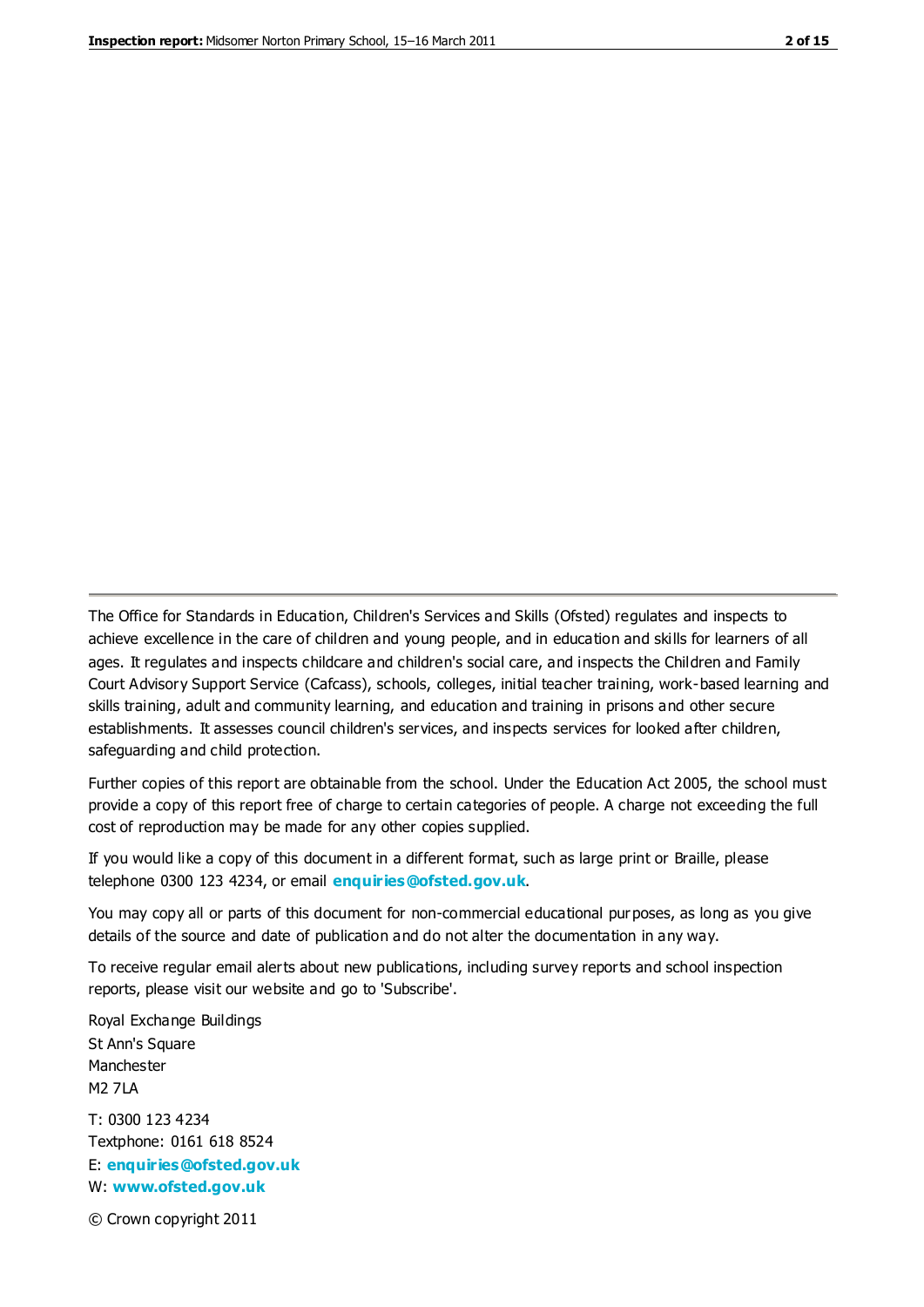## **Introduction**

This inspection was carried out by one of Her Majesty's Inspectors and two additional inspectors. They visited 24 lessons, observed 13 teachers and held meetings with the headteacher, deputy headteacher, staff, pupils and the Chair of the Governing Body. Inspectors observed the school's work, and looked at the school development plan, its self-evaluation, tracking information on pupils' attainment and progress, curriculum documentation, minutes of the governing body meetings, staff and pupils' questionnaires and 139 questionnaires from parents and carers.

The inspection team reviewed many aspects of the school's work. It looked in detail at a number of key areas.

- The quality of teaching and learning and the use of assessment and their impact on the learning and progress of pupils, particularly boys and lower achievers in English and all pupils in writing at Key Stage 1.
- Whether the level of expectation and challenge in lessons is sufficient to enable all pupils to reach higher standards and make rapid progress.
- $\blacksquare$  How effective leadership at all levels, including the governing body, is in meeting statutory requirements, promoting equality, eliminating discrimination and monitoring the work of the school.
- The cohesiveness of the Early Years Foundation Stage and the impact of its leadership on ensuring consistently good or outstanding outcomes for children.

## **Information about the school**

Midsomer Norton Primary School is a larger than average-sized primary school. It has Early Years Foundation Stage provision in one Nursery and two Reception classes. The proportion of pupils known to be eligible for free school meals is well below average. The percentage of pupils with special educational needs and/or disabilities is below average, mainly with specific learning difficulties and behavioural, emotional and social difficulties. The percentage of pupils with a statement of special educational needs is below the national average. A breakfast club operates on the school site which is managed by the governing body and was included as part of this inspection.

The headteacher was seconded to another school from January to August 2010, to provide support. He returned to the school in September 2010. A new deputy headteacher took up post in September 2010.

The school is undergoing a major building project at present, which has significantly reduced the space available for pupils outside. In addition, the Early Years Foundation Stage is accommodated temporarily on the school site, but separate from the main building until completion of its new accommodation.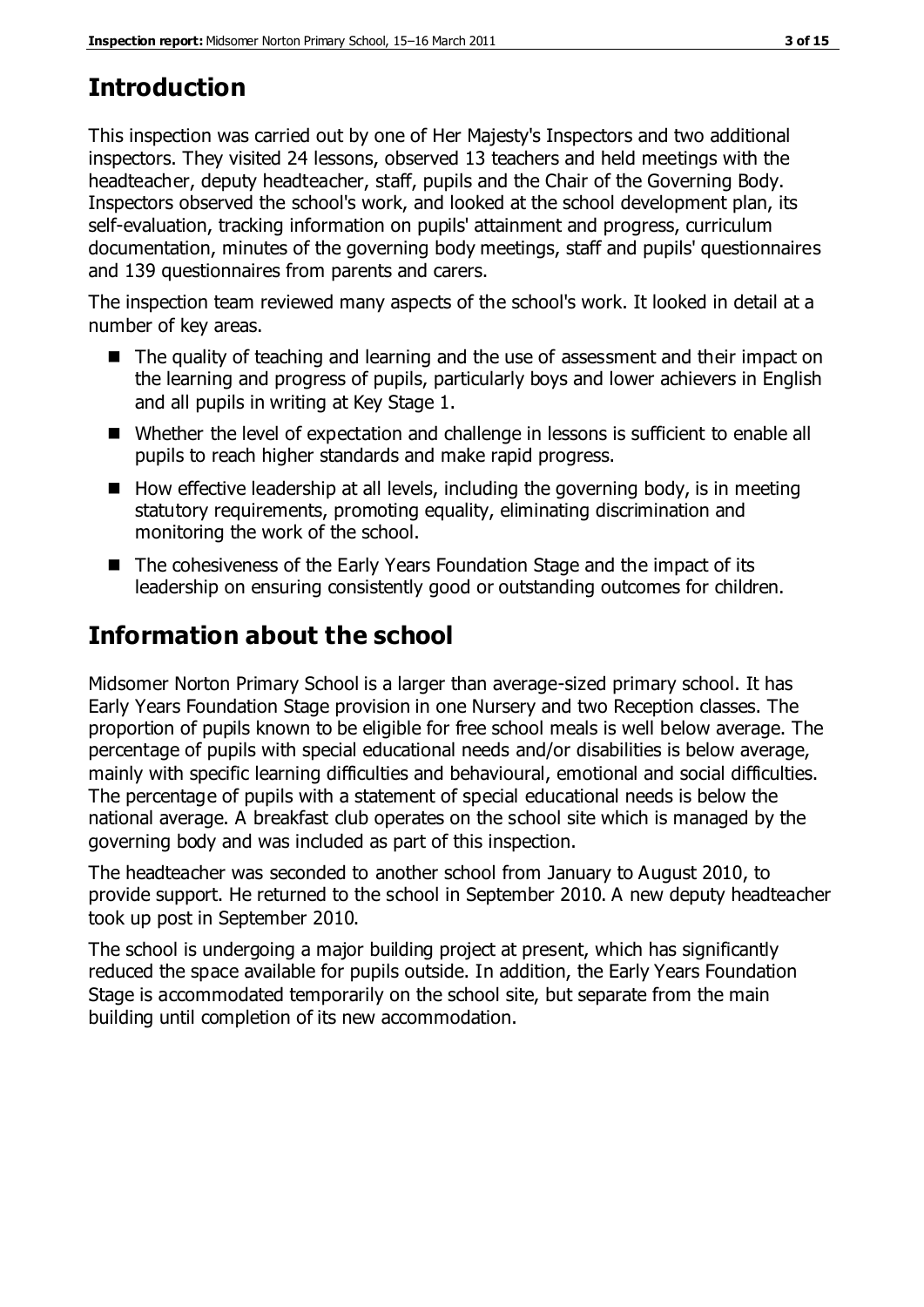## **Inspection judgements**

| Overall effectiveness: how good is the school?  |  |
|-------------------------------------------------|--|
| The school's capacity for sustained improvement |  |

## **Main findings**

Midsomer Norton Primary School provides a satisfactory quality of education within a safe, welcoming and caring atmosphere. Parents and carers are pleased with the quality of education that the school provides. It has strengths in the Early Years Foundation Stage where children get off to a good start because they are taught well and make good progress. Progress between Year 1 and Year 6 is variable. There has been a history of underachievement and even though teaching has improved recently, it will take time to address fully this legacy of underachievement; therefore, progress in these years is satisfactory. Attainment is broadly average, although improving by the end of Year 6.

The school has good procedures for pupils' care and well-being. Safeguarding arrangements are good. Pupils behave well and have good attitudes to learning. They say they feel safe in school and know how to live a healthy lifestyle. They are keen to attend school and this is reflected in their above average attendance. Pupils' spiritual, moral, social and cultural development is good overall, with particular strengths in their moral and social development.

Teaching has improved and is now good, so learning is good in lessons, but this is comparatively recent and so has not yet had a full impact. School tracking shows that progress and achievement are not yet securely good over time. Where teaching is less strong, while planning identifies the range of work for different ability groups, it does not focus clearly enough on exactly what pupils are expected to learn and assessment information is not used well enough to plan lessons that match tasks to pupils' different needs. In addition, the use of targets to promote learning is inconsistent and does not always provide pupils with sufficient information on their next steps in learning.

The satisfactory curriculum provides a solid foundation for a variety of activities across the school. There is an appropriate emphasis on instilling basic skills in literacy and numeracy, but these, along with other subjects, are not yet extended and developed as imaginatively as they could be and opportunities for writing across the curriculum are limited.

The headteacher and newly-appointed deputy headteacher have a clear focus on raising pupils' achievement. Improved tracking procedures provide leaders with a clear picture of how well pupils are achieving. Teachers are held more accountable for the attainment and progress of pupils through regular progress meetings with senior leaders. However, the role of middle leaders in monitoring their areas of responsibility is underdeveloped. Governors carry out their statutory responsibilities but strategic planning does not precisely measure the success of planned improvements and their monitoring does not always focus on the most important areas for improvement. Nevertheless evidence of the school's success in improving the leadership and provision in the Early Years Foundation Stage and the commitment to tackling the weaknesses that remain give confidence that there is a satisfactory capacity to sustain improvement.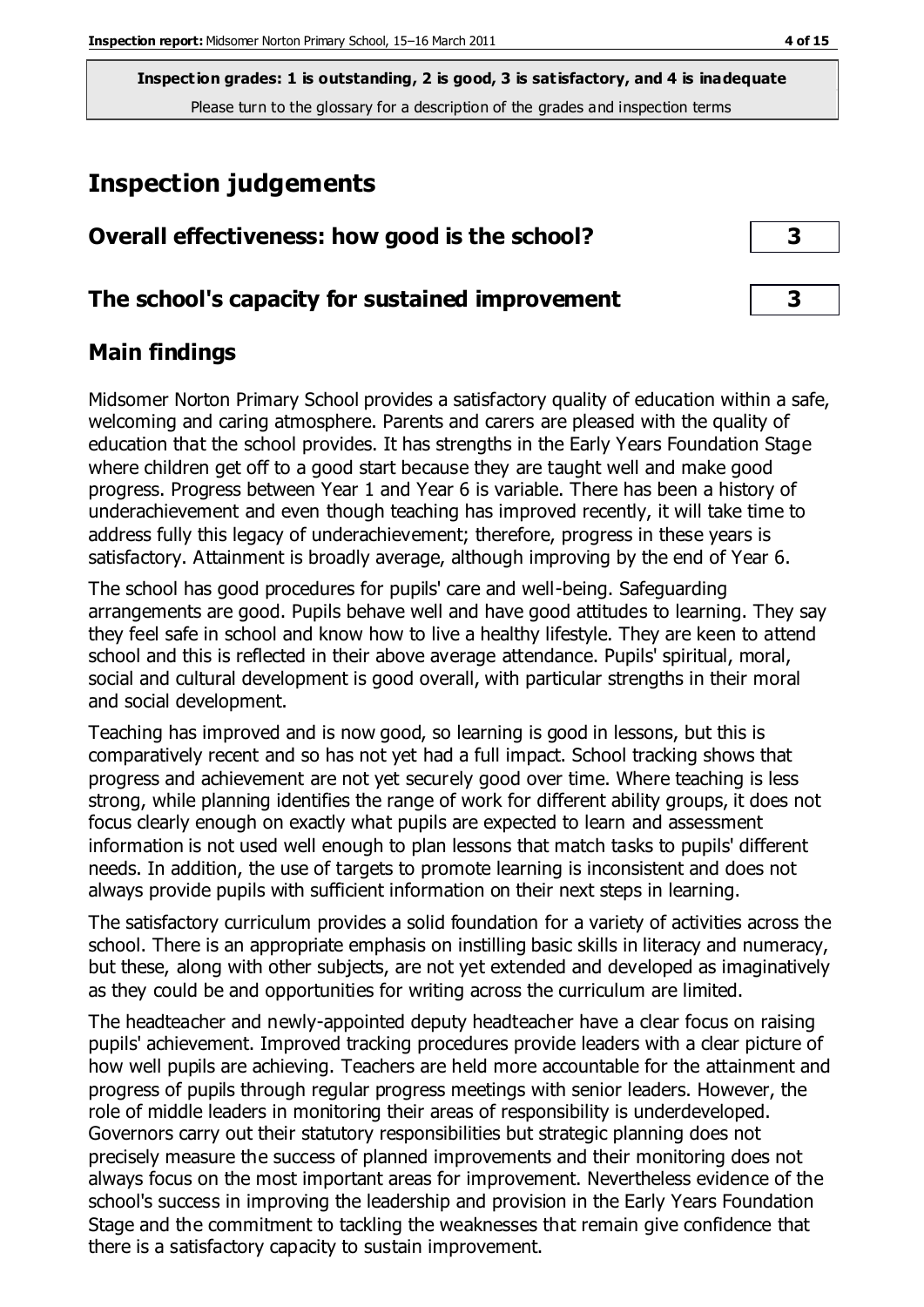Up to 40% of the schools whose overall effectiveness is judged satisfactory may receive a monitoring visit by an Ofsted inspector before their next section 5 inspection.

## **What does the school need to do to improve further?**

- **IMPROVE THE QUALITY OF leadership and management by:** 
	- using sharper and more measurable success criteria in development planning so that the impact of improvements can be evaluated
	- increasing the rigour with which governors monitor the work of the school to more precisely identify where best to encourage the school to improve
	- ensuring middle leaders plan for improvement in their areas of responsibility and monitor pupils' progress systematically.
- Make more effective use of assessments by:
	- ensuring all teachers use assessment information to plan lessons that build on pupils' prior attainment in order to improve pupils' progress
	- consistently using pupils' targets to promote learning and provide detailed steps for improvement.
- **IMPLEMENTE:** Implement a curriculum that excites and engages pupils by:
	- creating a whole-school curriculum plan which makes clear meaningful links and provides activities that are interesting and challenging for all groups of pupils
	- increasing opportunities for pupils to practise their skills, particularly in writing, across other subjects of the curriculum.

## **Outcomes for individuals and groups of pupils 3**

Most pupils enjoy their learning. In lessons seen during the inspection, the learning observed was good overall, allowing pupils to make good progress. However, the quality is inconsistent across the school. In the best lessons, pupils are challenged in their thinking, producing work of good quality. In one Years 5/6 class, skilful questioning by the teacher supported pupils to think deeply about the picture story 'The Arrival'  $\bullet$  by Shaun Tan, to search for the meaning of the images and interpret the story. Pupils were enthusiastic participators, sharing their ideas articulately and were challenged to further explore and consider what was happening in the story. In another Years 5/6 lesson, this book was used as a stimulus for writing a play script. Pupils worked diligently and conscientiously, producing high quality scenes, stage directions and dialogue. During this lesson the teacher worked with one group of pupils to move learning forward and by careful reference to the criteria for success and perceptive questioning by the teacher, pupils made good progress. Good use was made of peer assessment and pupils responded well to this opportunity to share their work with one another.

Children start in the Nursery class with wide-ranging skills and make good progress, so that when they begin in Reception their skills are broadly in line with those expected of their age. Their good progress during the Reception year enables them to begin in Year 1 with a good level of understanding. By the end of Year 6 attainment is average and achievement is satisfactory, due to the variation in progress across the school. Pupils with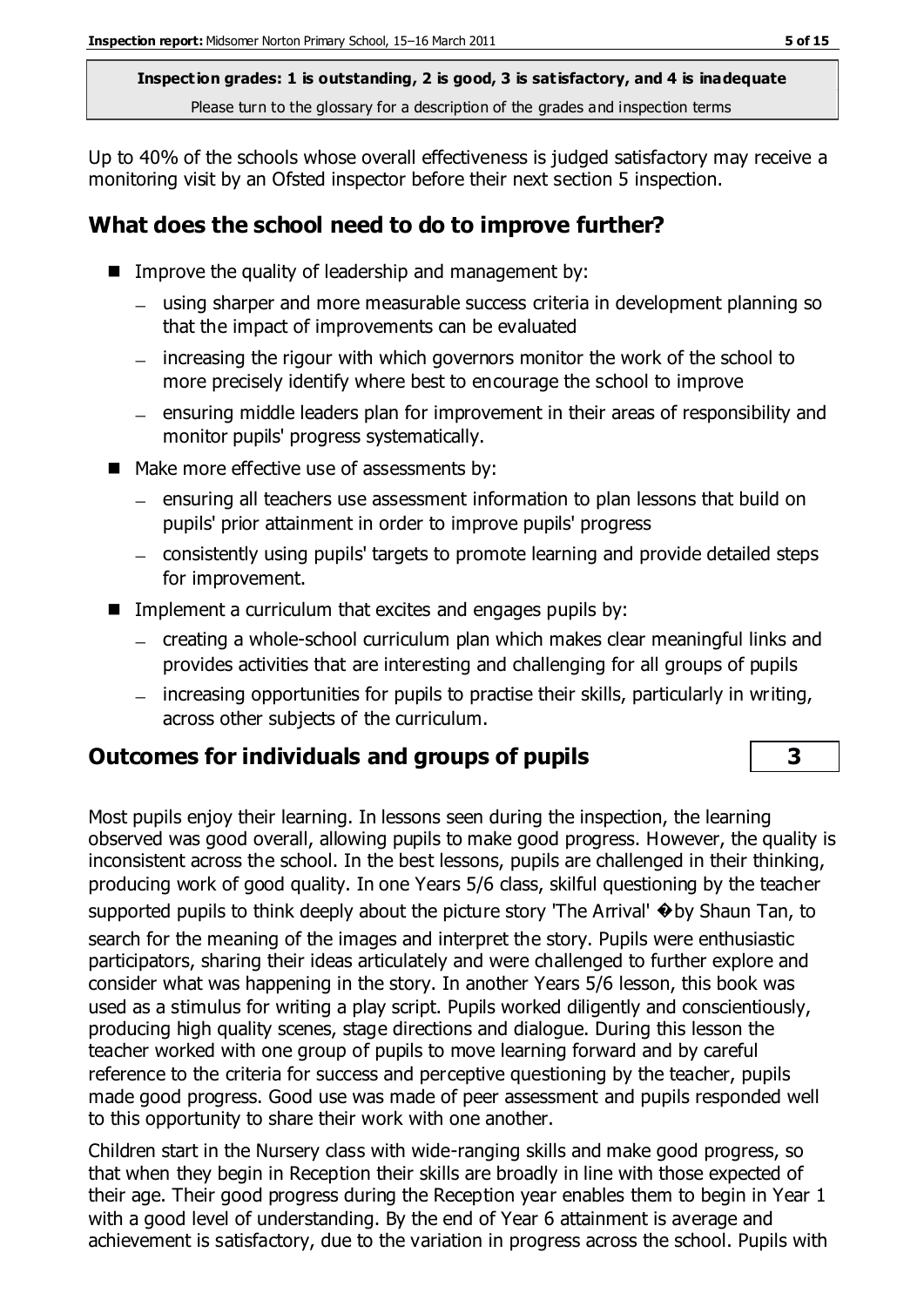special educational needs and/or disabilities make a similar level of progress to other groups.

Pupils behave well in lessons and as they move around the school. Despite the restricted area outside at playtime during the current building work, pupils play safely, are polite and friendly and display sensitive consideration to one another. They say they feel safe in school. They know there is always an adult in whom they can confide if they have a problem and that they will be listened to sympathetically. Pupils know how to keep safe when using new technologies. Their understanding of how to live a healthy lifestyle is good, they know they should eat sensibly and take regular exercise. Pupils are keen to contribute to the school and the wider community and particularly enjoy supporting older people in the community with their knitting skills! The school council is effective in ensuring that pupils have their say in what happens in school and some Year 6 pupils organise extra-curricular activities after school.

These are the grades for pupils' outcomes

| Pupils' achievement and the extent to which they enjoy their learning                                                     | 3              |
|---------------------------------------------------------------------------------------------------------------------------|----------------|
| Taking into account:<br>Pupils' attainment <sup>1</sup>                                                                   | 3              |
| The quality of pupils' learning and their progress                                                                        | 3              |
| The quality of learning for pupils with special educational needs and/or disabilities<br>and their progress               | 3              |
| The extent to which pupils feel safe                                                                                      | $\mathbf{2}$   |
| Pupils' behaviour                                                                                                         | 2              |
| The extent to which pupils adopt healthy lifestyles                                                                       | 2              |
| The extent to which pupils contribute to the school and wider community                                                   | $\overline{2}$ |
| The extent to which pupils develop workplace and other skills that will contribute to<br>their future economic well-being | 3              |
| Taking into account:<br>Pupils' attendance <sup>1</sup>                                                                   | 3              |
| The extent of pupils' spiritual, moral, social and cultural development                                                   | 2              |

<sup>1</sup> The grades for attainment and attendance are: 1 is high; 2 is above average; 3 is broadly average; and 4 is low

## **How effective is the provision?**

The quality of teaching is good overall, although it is a little too inconsistent across the school. Children in the Early Years Foundation Stage are taught well and because of this they make good progress. In some Years 1/2 classes the rate of pupils' progress slows, affecting their progress throughout the school. From Year 2 onwards, most teaching improves and pupils begin to make better progress. At its best, teaching engages pupils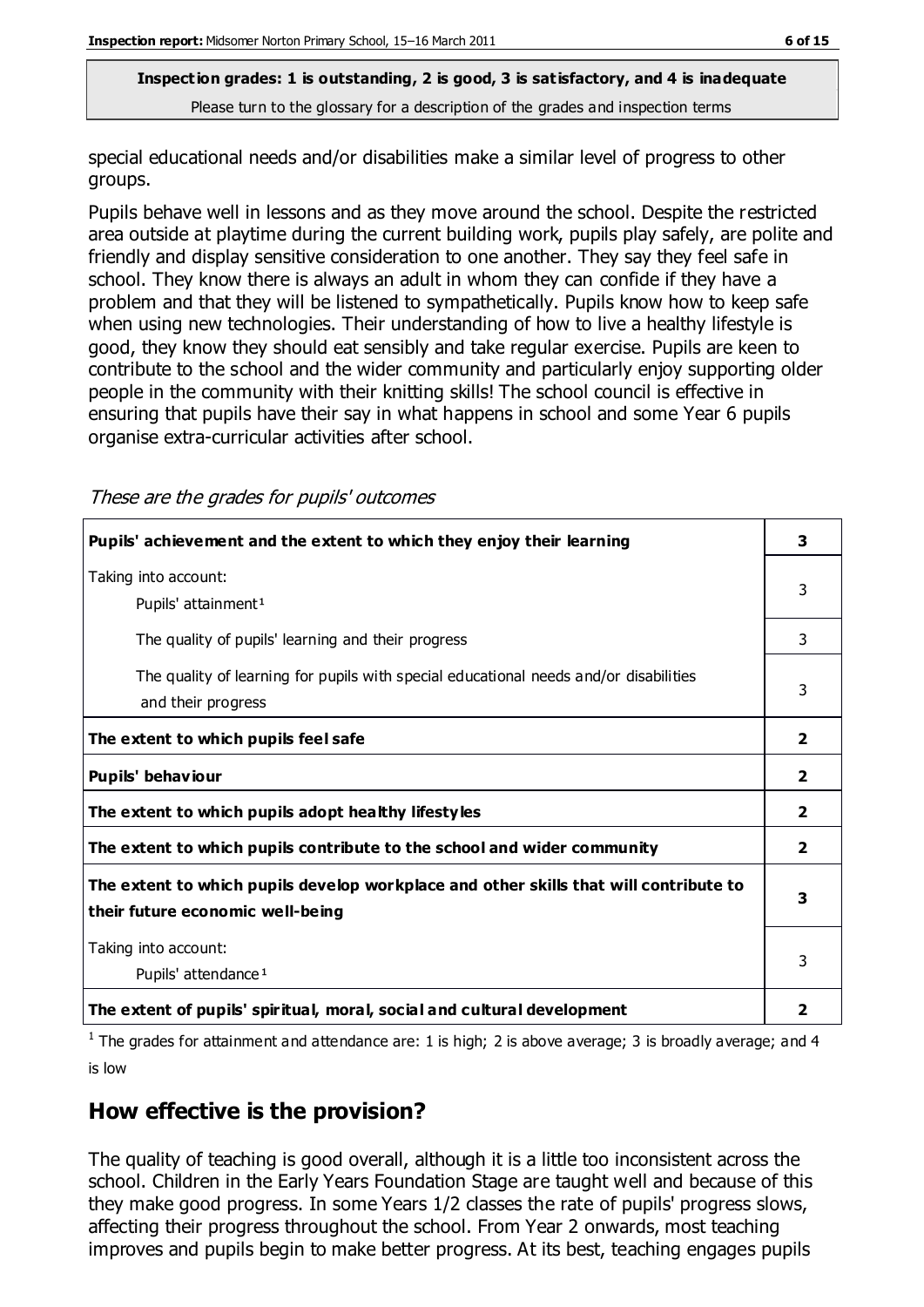well, encouraging them to be actively involved in their learning. For example, in one Years 1/2 class, groups of pupils were excitedly creating 'hot seats' of a scene, which were used as a stimulus for writing the setting for their stories. The quality of writing in this lesson was good and pupils also used their targets to determine their own success. They shared their writing with a partner, and enjoyed providing one another with feedback on the successes and improvements that could be made to make their writing even better. Support staff are mainly used well, but in less effective lessons, they are insufficiently involved in supporting learning. While planning largely identifies different work for different abilities, it does not focus precisely enough on what pupils are to learn. Teachers assess pupils' work, but some assessments are insecure and are not always used well enough to let pupils know how to improve their work.

The curriculum is appropriately broad and balanced. It is enriched by opportunities for pupils to develop skills in sport, music and French. A range of visits and visitors help to promote pupils' personal, social and health education. Provision for pupils with special educational needs and/or disabilities ensures they enjoy full access to learning and social inclusion. Pastoral care is good and the school works sensitively to support pupils whose circumstances make them vulnerable and to support their families. In particular, vulnerable pupils are supported very well during the transition to secondary school. The breakfast club provides satisfactory provision for pupils before school in the limited space available during the current building programme.

| The quality of teaching                                                                                    |  |
|------------------------------------------------------------------------------------------------------------|--|
| Taking into account:<br>The use of assessment to support learning                                          |  |
| The extent to which the curriculum meets pupils' needs, including, where relevant,<br>through partnerships |  |
| The effectiveness of care, guidance and support                                                            |  |

These are the grades for the quality of provision

## **How effective are leadership and management?**

The headteacher has a clear vision for the school's improvement and is fully supported by the senior leadership team. Senior leaders recognise that inconsistencies remain in the quality of teaching and in the monitoring work of middle leaders. They have taken clear steps to hold teachers more accountable for the progress pupils make by implementing a regular assessment programme and meeting with class teachers regularly to discuss the attainment and progress of their pupils. However, this is at an early stage of development and the impact of this action is limited, particularly in writing. The governing body is supportive and challenging in equal measure and has a satisfactory understanding of the school's strengths and weaknesses. It is influential in determining the strategic direction of the school, which is evidenced through the ambitious building project underway at present. The governing body meets statutory requirements, particularly in relation to safeguarding. The school promotes equality of opportunity by ensuring staff are well trained to meet the differing needs of all groups of pupils. Satisfactory steps have been taken to promote community cohesion through a range of activities and initiatives. It has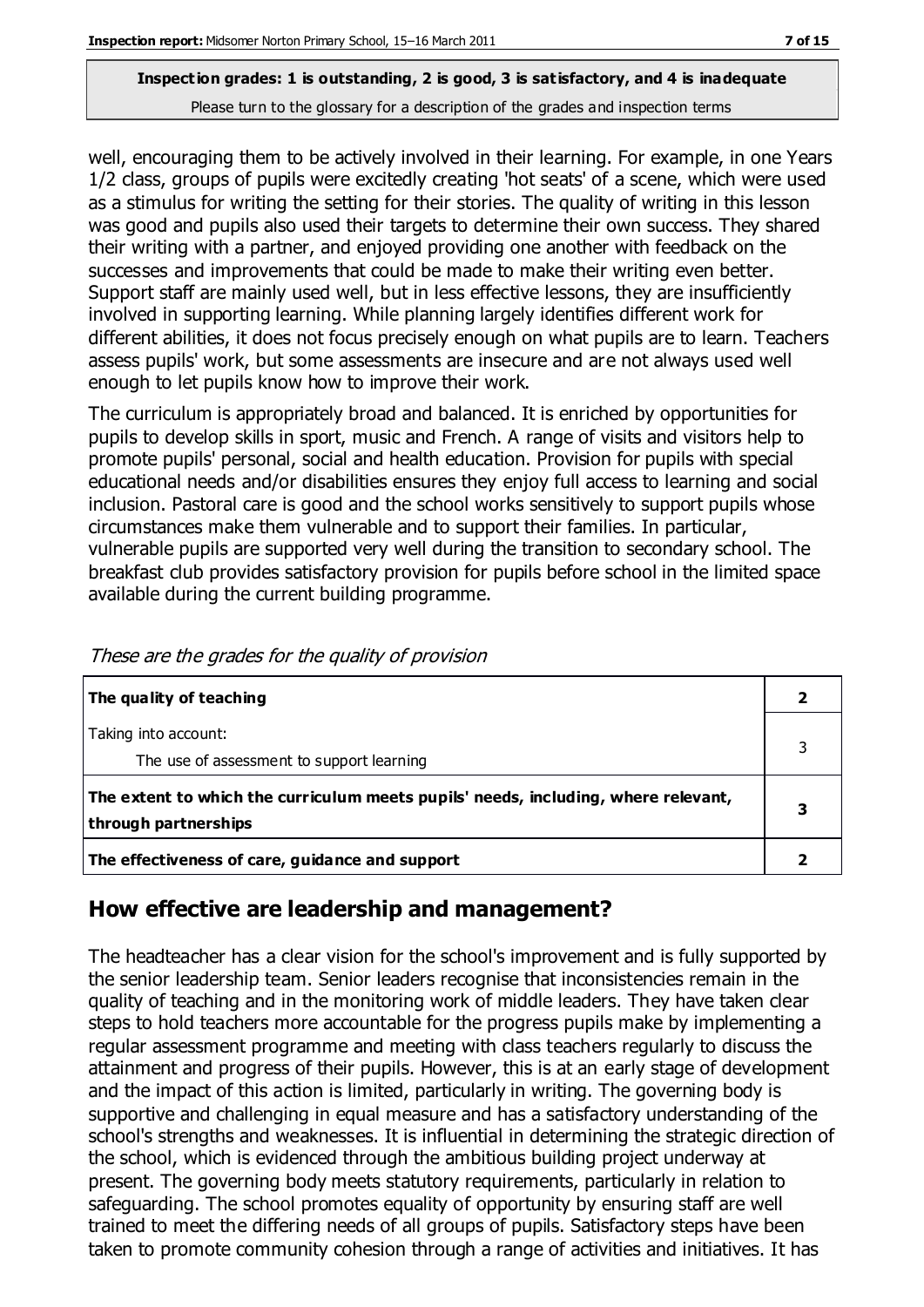## **Inspection grades: 1 is outstanding, 2 is good, 3 is satisfactory, and 4 is inadequate**

Please turn to the glossary for a description of the grades and inspection terms

yet to analyse its context and implement and evaluate plans to extend pupils' understanding of cultural diversity within the United Kingdom and the wider world. The views of parents and carers are regularly taken into account through questionnaires, newsletters and meetings, and action is taken to address issues and concerns. The school works well with external partners to promote the personal well-being, self-esteem and confidence of pupils.

These are the grades for leadership and management

| The effectiveness of leadership and management in embedding ambition and driving<br>improvement                                                                  |                |
|------------------------------------------------------------------------------------------------------------------------------------------------------------------|----------------|
| Taking into account:<br>The leadership and management of teaching and learning                                                                                   | 3              |
| The effectiveness of the governing body in challenging and supporting the<br>school so that weaknesses are tackled decisively and statutory responsibilities met | 3              |
| The effectiveness of the school's engagement with parents and carers                                                                                             | 2              |
| The effectiveness of partnerships in promoting learning and well-being                                                                                           | $\overline{2}$ |
| The effectiveness with which the school promotes equality of opportunity and tackles<br>discrimination                                                           | 3              |
| The effectiveness of safeguarding procedures                                                                                                                     | 2              |
| The effectiveness with which the school promotes community cohesion                                                                                              | 3              |
| The effectiveness with which the school deploys resources to achieve value for money                                                                             | з              |

## **Early Years Foundation Stage**

Significant improvements have been made to the leadership and management of the Early Years Foundation Stage since the last inspection. The new Early Years Foundation Stage leader provides a clear focus on ensuring children are well cared for and make good progress. She has implemented good systems for monitoring the progress children make and is sensitive to the individual needs of children. As a result, the whole staff team work effectively together, to ensure children are safe, cared for and develop confidence and independence. As one parent commented, 'The care and compassion of the staff are wonderful.' All children, including those with special educational needs and/or disabilities make good progress because of the support they receive. Considerable time and effort have been taken to ensure that during the period in temporary accommodation, the learning environment, both indoors and outdoors, provides opportunities to develop skills across all areas of learning. In particular, although still not ideal, the large outside area, now jointly shared, enables children in the Nursery and Reception classes to learn together and share activities, which provides for good transition for children from the Nursery to the Reception class. The staff team is highly reflective and seeks the views of parents and carers as well as children in determining the shape of learning themes to ensure the interests of children are taken into account. For example, children showed great enthusiasm and excitement when learning about the theme of 'Roar'. One boy in a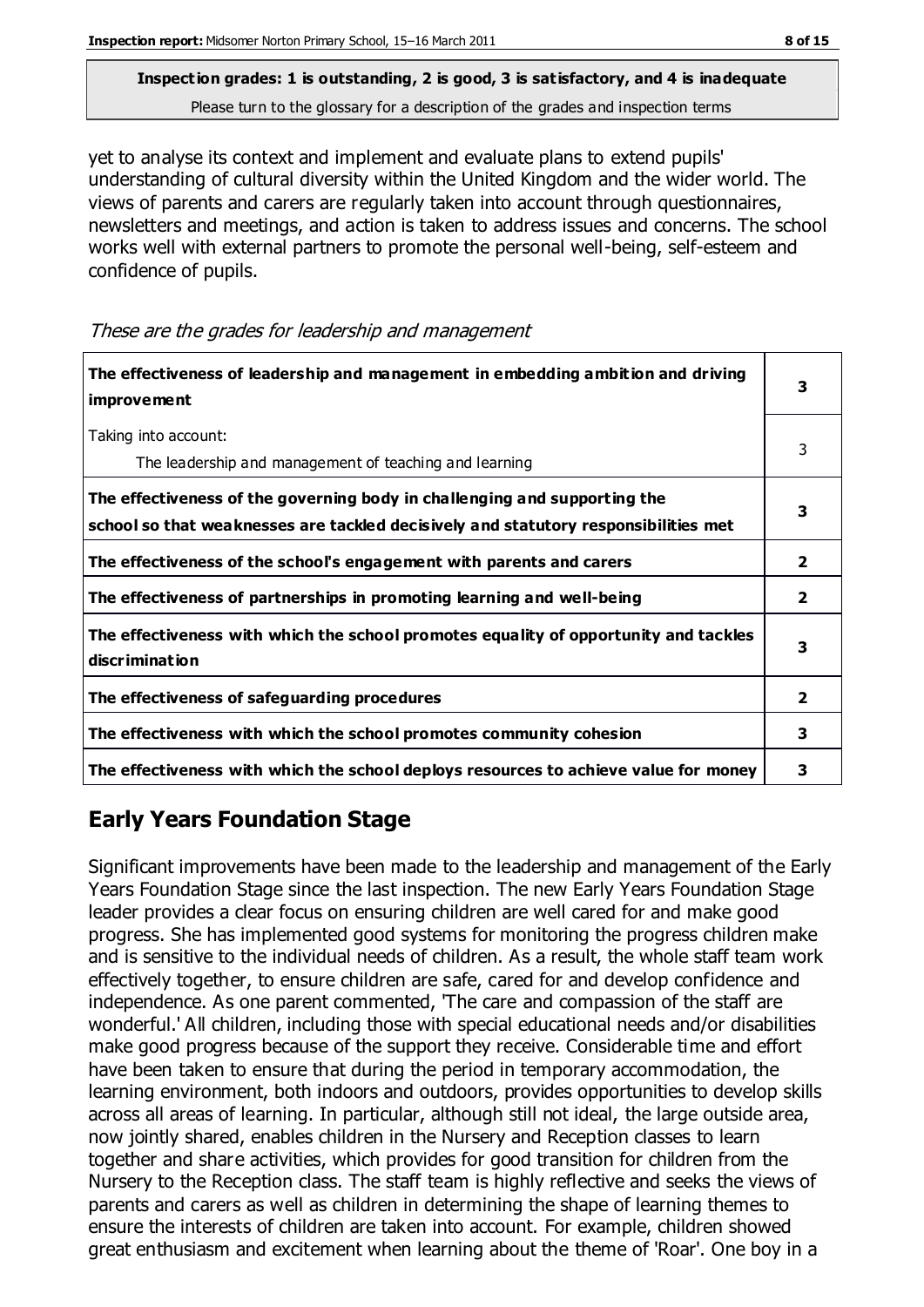# **Inspection grades: 1 is outstanding, 2 is good, 3 is satisfactory, and 4 is inadequate**

Please turn to the glossary for a description of the grades and inspection terms

Reception class was able to convey his excitement very clearly when telling the class about the information book he had made about dinosaurs at home! Children were also very excited to take part in creating a dinosaur song and dance routine outside using a range of percussion instruments. The Early Years Foundation Stage leader is fully aware of the need to build on the strengths in the Early Years Foundation Stage, especially when they move to their new accommodation.

| These are the grades for the Early Years Foundation Stage |  |  |  |
|-----------------------------------------------------------|--|--|--|
|                                                           |  |  |  |

| Overall effectiveness of the Early Years Foundation Stage                             |  |  |
|---------------------------------------------------------------------------------------|--|--|
| Taking into account:<br>Outcomes for children in the Early Years Foundation Stage     |  |  |
| The quality of provision in the Early Years Foundation Stage                          |  |  |
| The effectiveness of leadership and management of the Early Years Foundation<br>Stage |  |  |

#### **Views of parents and carers**

A higher than average number of parents and carers responded to the inspection questionnaire. Their views of the school are overwhelmingly positive. Of those that did so, most said their child enjoys school, is kept safe and that teaching was good. A few expressed concerns about their child's preparation for the future and some felt that they are not informed about their child's progress or that the school does not take account of their suggestions and concerns. Inspectors found no evidence to substantiate these concerns during the inspection.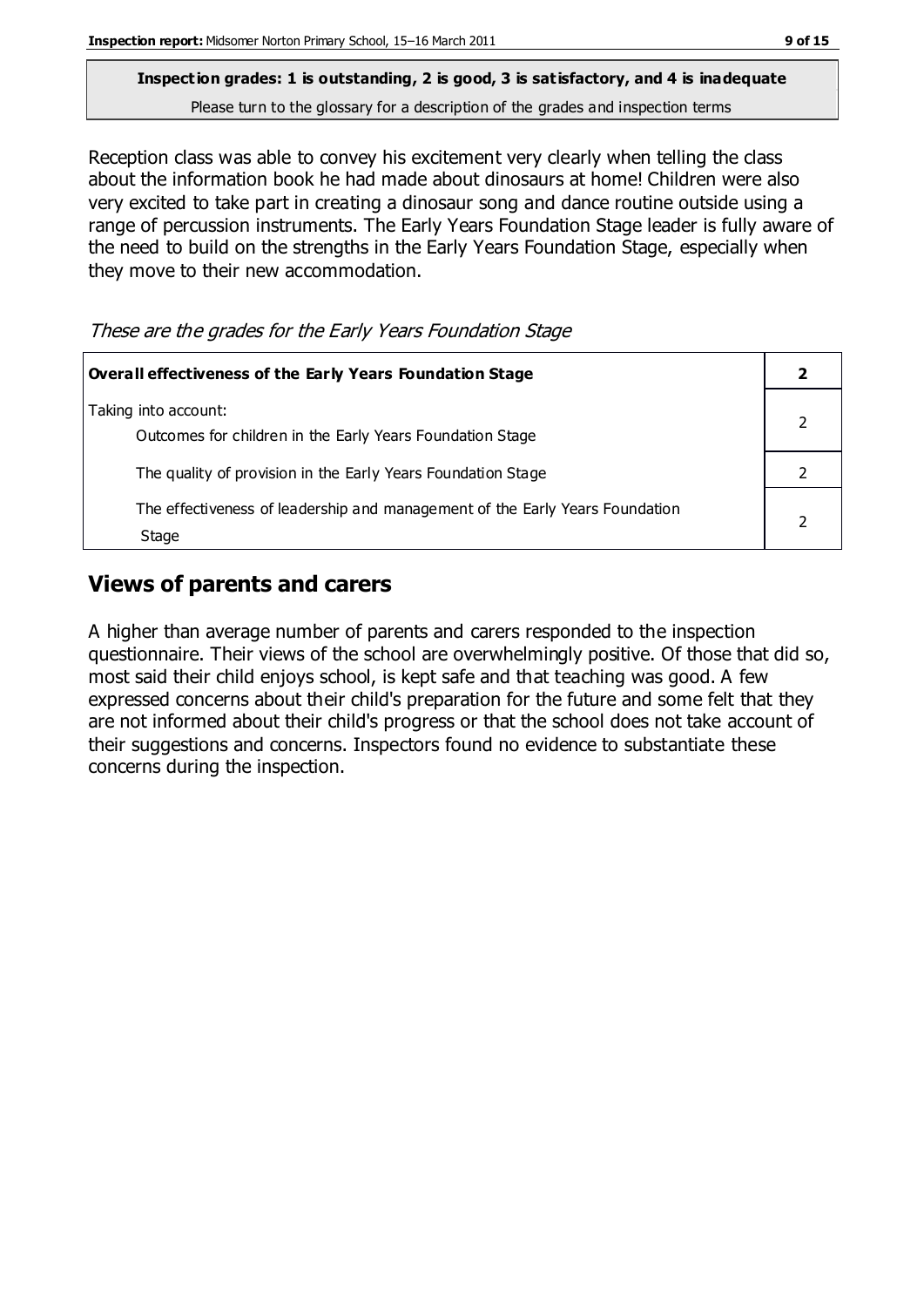#### **Responses from parents and carers to Ofsted's questionnaire**

Ofsted invited all the registered parents and carers of pupils registered at Midsomer Norton Primary School to complete a questionnaire about their views of the school. In the questionnaire, parents and carers were asked to record how strongly they agreed with 13 statements about the school. The inspection team received 139 completed questionnaires by the end of the on-site inspection. In total, there are 346 pupils registered at the school.

| <b>Statements</b>                                                                                                                                                                                                                                       | <b>Strongly</b><br>agree |               | <b>Agree</b> |               | <b>Disagree</b> |                | <b>Strongly</b><br>disagree |               |
|---------------------------------------------------------------------------------------------------------------------------------------------------------------------------------------------------------------------------------------------------------|--------------------------|---------------|--------------|---------------|-----------------|----------------|-----------------------------|---------------|
|                                                                                                                                                                                                                                                         | <b>Total</b>             | $\frac{0}{0}$ | <b>Total</b> | $\frac{1}{2}$ | <b>Total</b>    | $\frac{0}{0}$  | <b>Total</b>                | $\frac{1}{2}$ |
| My child enjoys school                                                                                                                                                                                                                                  | 69                       | 50            | 67           | 48            | $\mathbf{1}$    | $\mathbf{1}$   | 0                           | $\mathbf 0$   |
| The school keeps my child<br>safe                                                                                                                                                                                                                       | 72                       | 52            | 65           | 47            | 0               | 0              | $\mathbf 0$                 | $\mathbf 0$   |
| My school informs me about<br>my child's progress                                                                                                                                                                                                       | 43                       | 31            | 85           | 61            | 11              | 8              | $\mathbf 0$                 | $\mathbf 0$   |
| My child is making enough<br>progress at this school                                                                                                                                                                                                    | 52                       | 37            | 80           | 58            | 5               | 4              | 0                           | $\mathbf 0$   |
| The teaching is good at this<br>school                                                                                                                                                                                                                  | 55                       | 40            | 82           | 59            | 0               | 0              | $\mathbf 0$                 | $\mathbf 0$   |
| The school helps me to<br>support my child's learning                                                                                                                                                                                                   | 58                       | 42            | 86           | 55            | 3               | $\overline{2}$ | $\mathbf 0$                 | $\mathbf 0$   |
| The school helps my child to<br>have a healthy lifestyle                                                                                                                                                                                                | 42                       | 30            | 89           | 64            | 5               | $\overline{4}$ | $\mathbf 0$                 | $\mathbf 0$   |
| The school makes sure that<br>my child is well prepared for<br>the future (for example<br>changing year group,<br>changing school, and for<br>children who are finishing<br>school, entering further or<br>higher education, or entering<br>employment) | 45                       | 32            | 80           | 58            | 3               | $\overline{2}$ | $\mathbf 0$                 | $\mathbf 0$   |
| The school meets my child's<br>particular needs                                                                                                                                                                                                         | 50                       | 36            | 81           | 58            | 4               | 3              | $\mathbf 0$                 | $\mathbf 0$   |
| The school deals effectively<br>with unacceptable behaviour                                                                                                                                                                                             | 35                       | 25            | 95           | 68            | 5               | 4              | $\mathbf 0$                 | 0             |
| The school takes account of<br>my suggestions and concerns                                                                                                                                                                                              | 39                       | 28            | 81           | 58            | 12              | 9              | 0                           | 0             |
| The school is led and<br>managed effectively                                                                                                                                                                                                            | 74                       | 53            | 60           | 43            | $\pmb{0}$       | $\mathbf 0$    | $\mathbf 0$                 | $\mathbf 0$   |
| Overall, I am happy with my<br>child's experience at this<br>school                                                                                                                                                                                     | 66                       | 47            | 69           | 50            | $\overline{2}$  | $\mathbf{1}$   | $\mathbf 0$                 | $\mathbf 0$   |

The table above summarises the responses that parents and carers made to each statement. The percentages indicate the proportion of parents and carers giving that response out of the total number of completed questionnaires. Where one or more parents and carers chose not to answer a particular question, the percentages will not add up to 100%.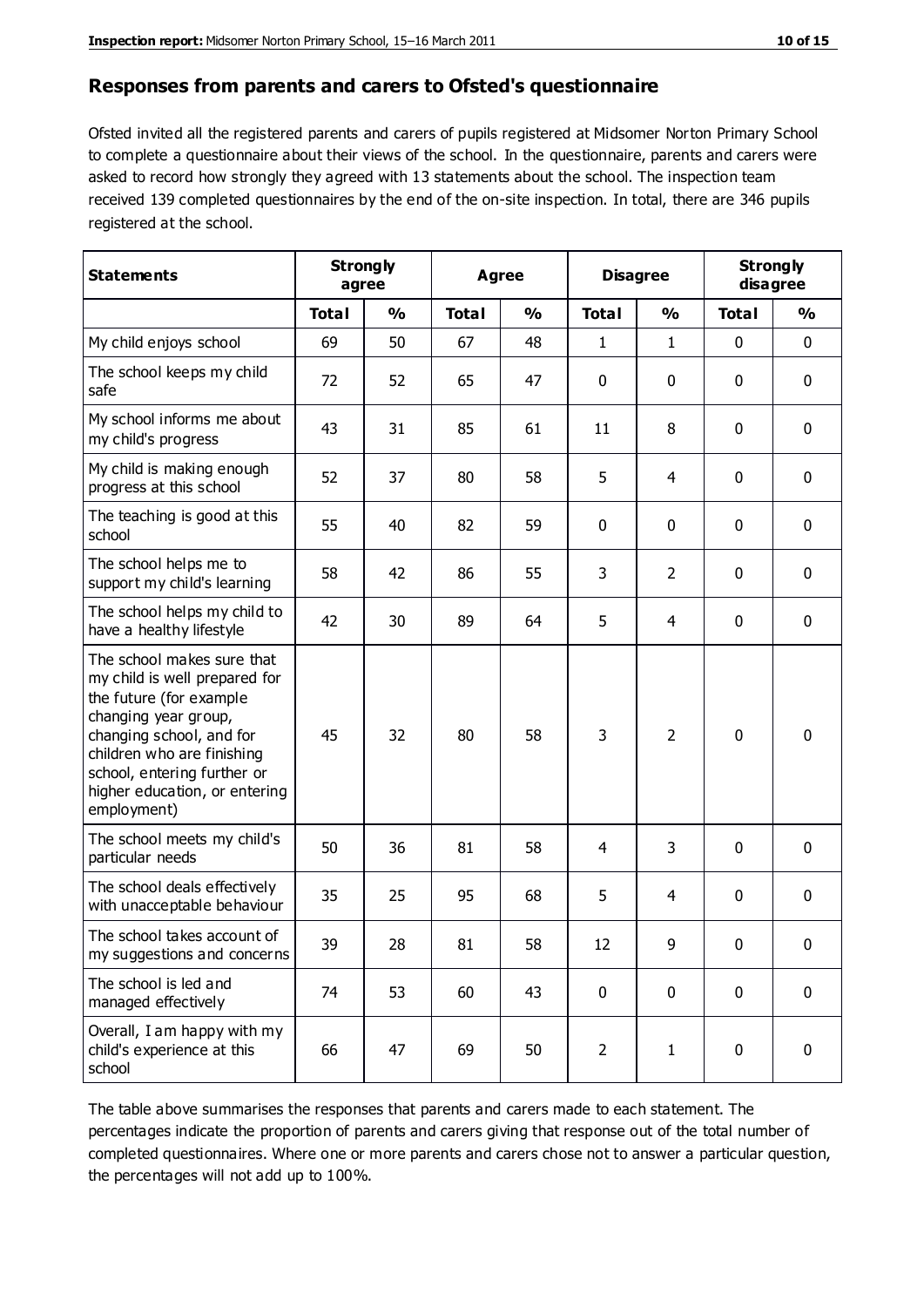## **Glossary**

| Grade   | <b>Judgement</b> | <b>Description</b>                                                                                                                                                                                                            |
|---------|------------------|-------------------------------------------------------------------------------------------------------------------------------------------------------------------------------------------------------------------------------|
| Grade 1 | Outstanding      | These features are highly effective. An outstanding school<br>provides exceptionally well for all its pupils' needs.                                                                                                          |
| Grade 2 | Good             | These are very positive features of a school. A school that<br>is good is serving its pupils well.                                                                                                                            |
| Grade 3 | Satisfactory     | These features are of reasonable quality. A satisfactory<br>school is providing adequately for its pupils.                                                                                                                    |
| Grade 4 | Inadequate       | These features are not of an acceptable standard. An<br>inadequate school needs to make significant improvement<br>in order to meet the needs of its pupils. Ofsted inspectors<br>will make further visits until it improves. |

#### **What inspection judgements mean**

## **Overall effectiveness of schools**

|                       | Overall effectiveness judgement (percentage of schools) |      |                     |                   |
|-----------------------|---------------------------------------------------------|------|---------------------|-------------------|
| <b>Type of school</b> | <b>Outstanding</b>                                      | Good | <b>Satisfactory</b> | <b>Inadequate</b> |
| Nursery schools       | 59                                                      | 35   | 3                   | 3                 |
| Primary schools       | 9                                                       | 44   | 39                  | 7                 |
| Secondary schools     | 13                                                      | 36   | 41                  | 11                |
| Sixth forms           | 15                                                      | 39   | 43                  | 3                 |
| Special schools       | 35                                                      | 43   | 17                  | 5                 |
| Pupil referral units  | 21                                                      | 42   | 29                  | 9                 |
| All schools           | 13                                                      | 43   | 37                  | 8                 |

New school inspection arrangements were introduced on 1 September 2009. This means that inspectors now make some additional judgements that were not made previously.

The data in the table above are for the period 1 September 2009 to 31 August 2010 and are consistent with the latest published official statistics about maintained school inspec tion outcomes (see **[www.ofsted.gov.uk](http://www.ofsted.gov.uk/)**).

The sample of schools inspected during 2009/10 was not representative of all schools nationally, as weaker schools are inspected more frequently than good or outstanding schools.

Percentages are rounded and do not always add exactly to 100.

Sixth form figures reflect the judgements made for the overall effectiveness of the sixth form in secondary schools, special schools and pupil referral units.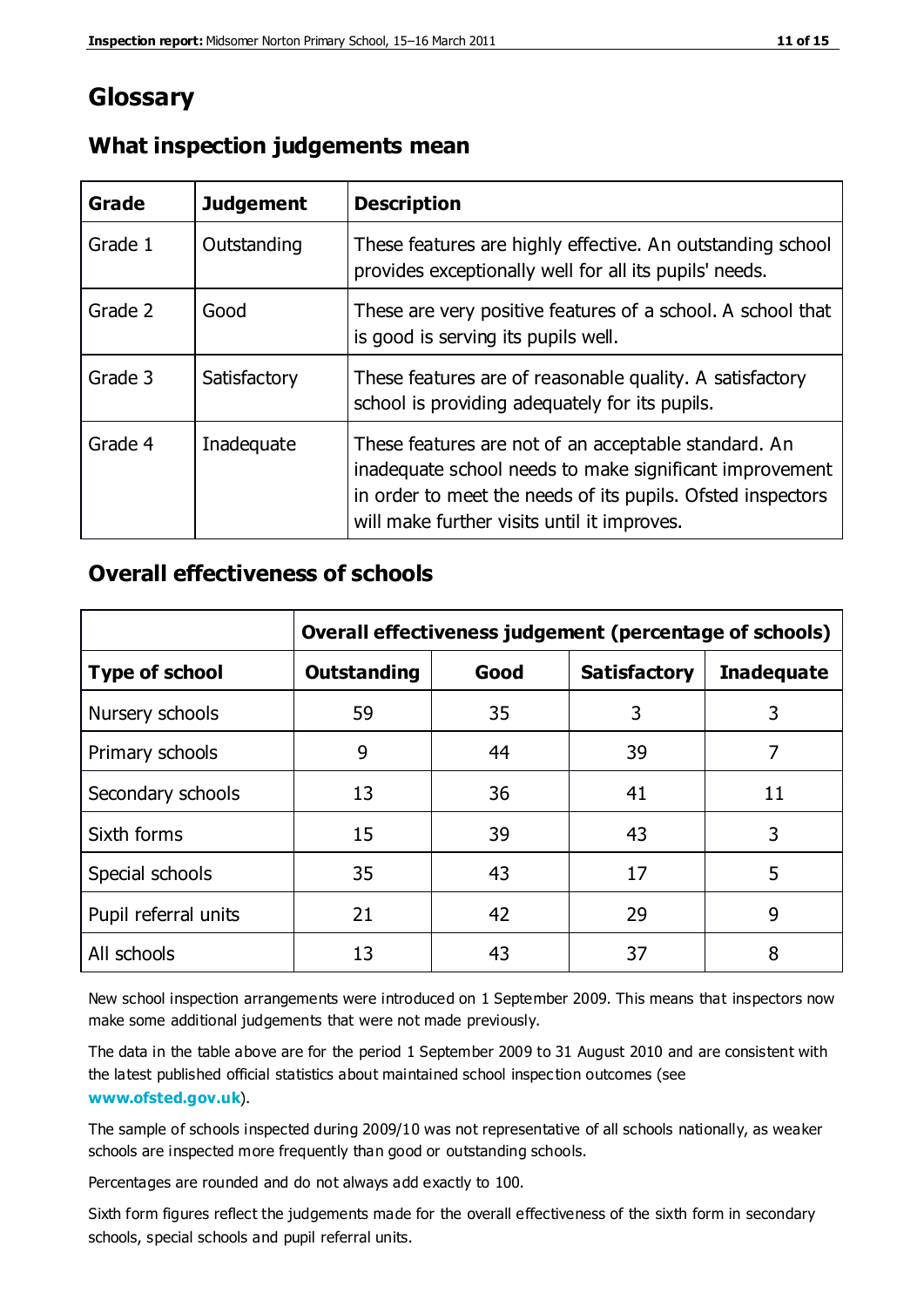## **Common terminology used by inspectors**

| Achievement:               | the progress and success of a pupil in their learning,<br>development or training.                                                                                                                                                          |  |  |
|----------------------------|---------------------------------------------------------------------------------------------------------------------------------------------------------------------------------------------------------------------------------------------|--|--|
| Attainment:                | the standard of the pupils' work shown by test and<br>examination results and in lessons.                                                                                                                                                   |  |  |
| Capacity to improve:       | the proven ability of the school to continue<br>improving. Inspectors base this judgement on what<br>the school has accomplished so far and on the quality<br>of its systems to maintain improvement.                                       |  |  |
| Leadership and management: | the contribution of all the staff with responsibilities,<br>not just the headteacher, to identifying priorities,<br>directing and motivating staff and running the school.                                                                  |  |  |
| Learning:                  | how well pupils acquire knowledge, develop their<br>understanding, learn and practise skills and are<br>developing their competence as learners.                                                                                            |  |  |
| Overall effectiveness:     | inspectors form a judgement on a school's overall<br>effectiveness based on the findings from their<br>inspection of the school. The following judgements,<br>in particular, influence what the overall effectiveness<br>judgement will be. |  |  |
|                            | The school's capacity for sustained<br>improvement.                                                                                                                                                                                         |  |  |
|                            | Outcomes for individuals and groups of pupils.                                                                                                                                                                                              |  |  |
|                            | The quality of teaching.                                                                                                                                                                                                                    |  |  |
|                            | The extent to which the curriculum meets<br>pupils' needs, including, where relevant,<br>through partnerships.                                                                                                                              |  |  |
|                            | The effectiveness of care, guidance and<br>support.                                                                                                                                                                                         |  |  |
| Progress:                  | the rate at which pupils are learning in lessons and<br>over longer periods of time. It is often measured by<br>comparing the pupils' attainment at the end of a key                                                                        |  |  |

stage with their attainment when they started.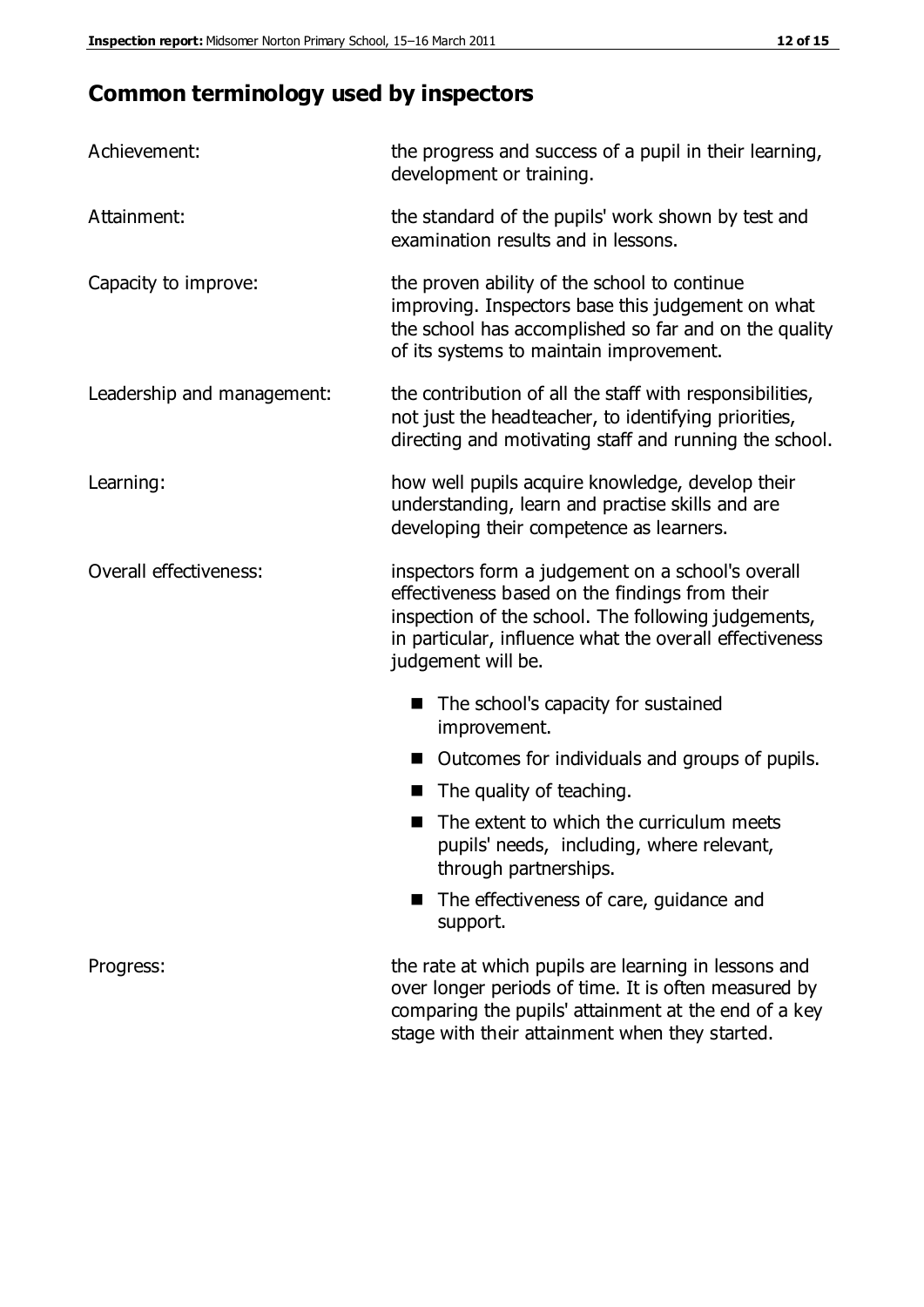## **This letter is provided for the school, parents and carers to share with their children. It describes Ofsted's main findings from the inspection of their school.**

# improving lives

#### 17 March 2011

�

Dear Pupils

�

#### **Inspection of Midsomer Norton Primary School, Radstock, BA3 2DR**

#### �

Thank you for welcoming us to your school and special thanks to those of you who took the time to talk to us. We found you extremely interesting to talk with and very polite and helpful. You spoke enthusiastically about your school and how much you enjoy learning.

#### �

These are some of the things the school does really well.

- Children get off to a good start in Reception and make good progress.
- You have a good understanding of how to live a healthy lifestyle.
- You feel safe in school and know there is always someone to talk to if you have a problem.
- You make a good contribution to your school and the local community.
- Your attendance is above average.

#### �

We have asked the school to work on three things to make your school even better.

- Improve the way the school's big plan is written, so each step of progress is measured and all school leaders take part in checking on the school's improvement.
- Improve the way teachers use the information about your progress to make sure activities are always interesting and at the right level for you.
- Make the curriculum more exciting and interesting for you and provide you with more opportunities for writing in other subjects.

�

It was a real privilege to visit Midsomer Norton Primary School. Continue to work hard and most of all enjoy your learning!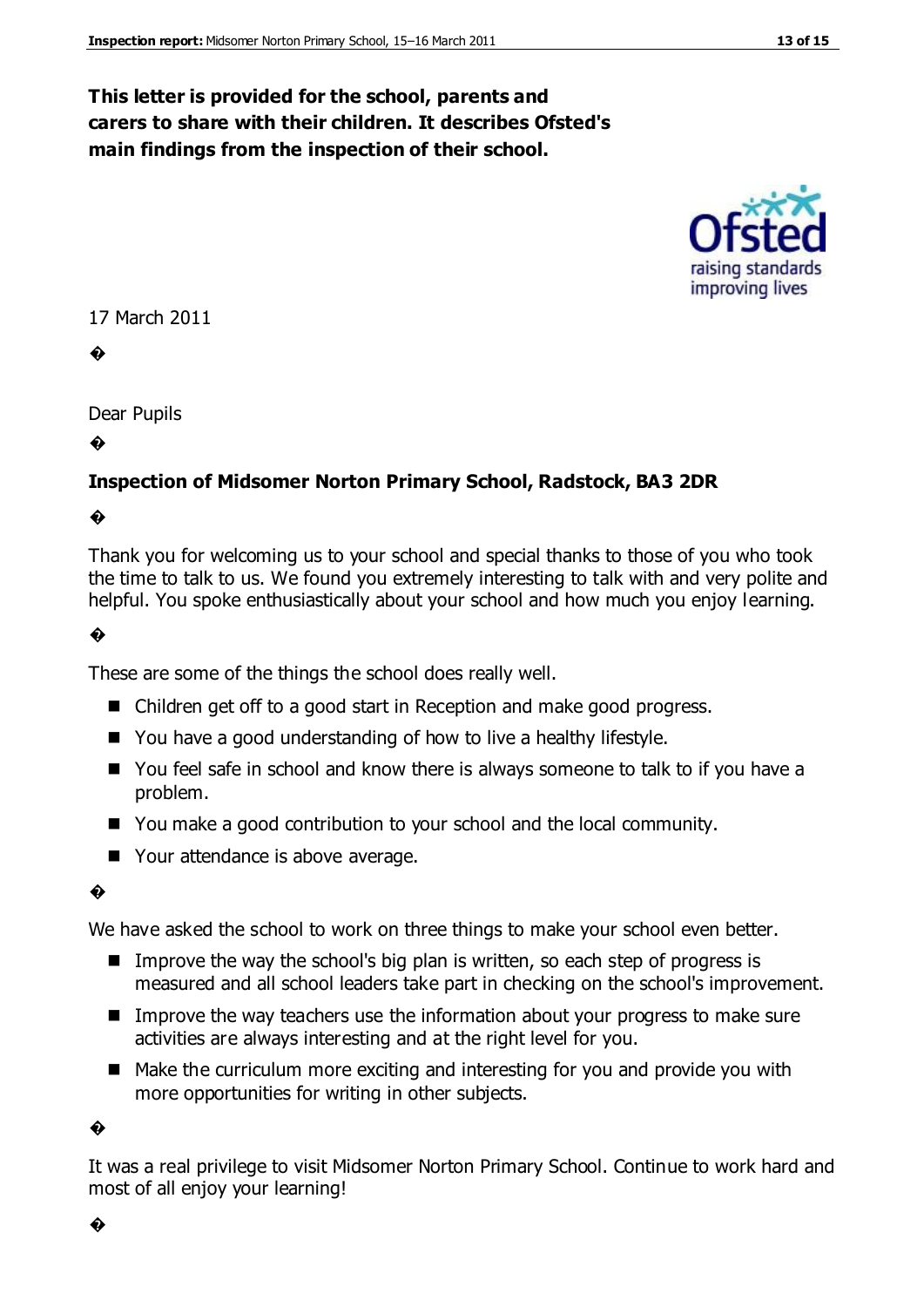Thank you again for your help.

#### �

Yours sincerely

#### $\bullet$

Ann Henderson Her Majesty's Inspector